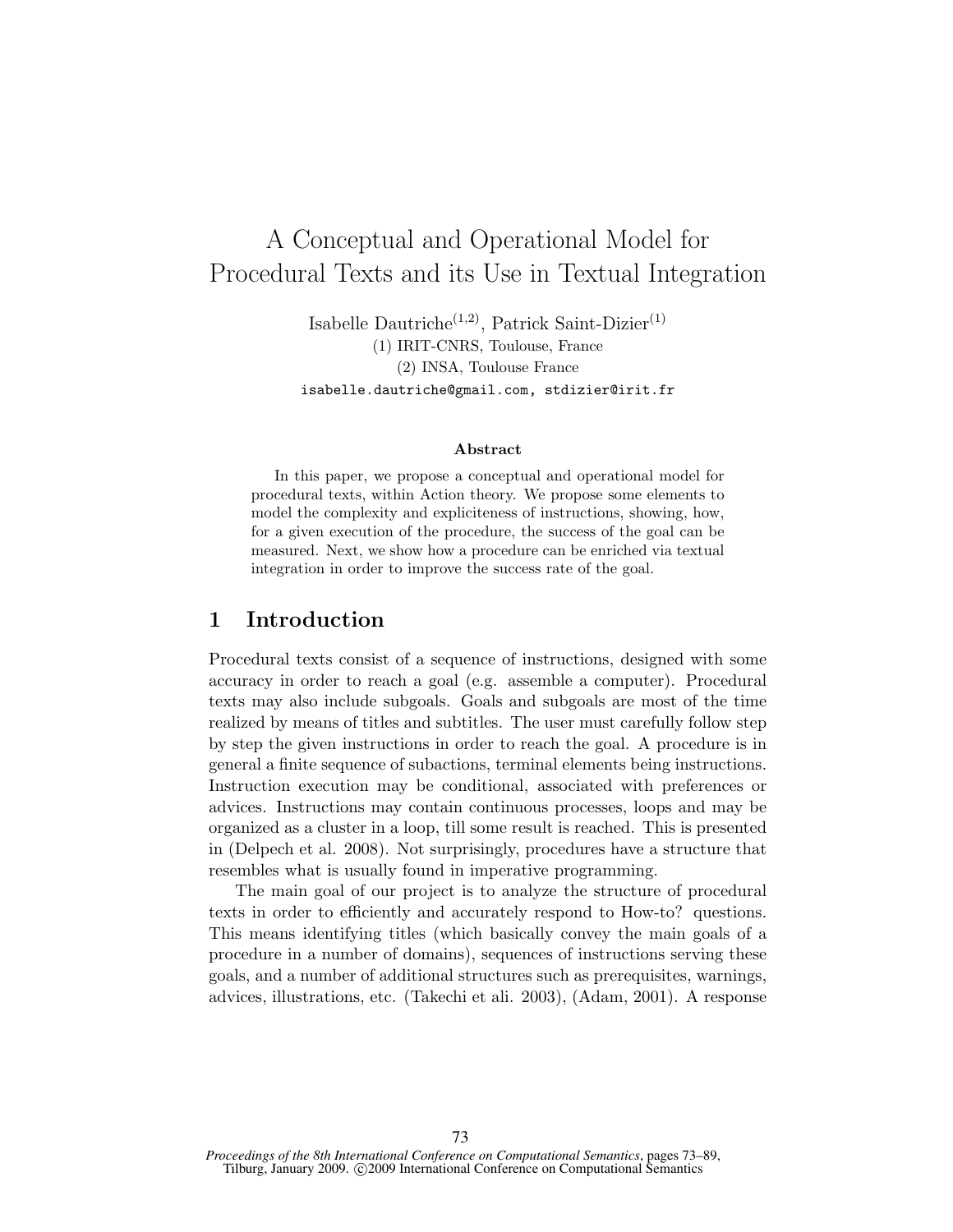to an How-to question is then the well-formed text portion within the scope of the title that matches the question (Delpech et al. 2007, 2008). Quite often, we have several texts candidates for the response. It is often difficult to make a choice a priori, therefore, we offer the user two approaches which may complement each other:

- the possibility to get a few relevant documents, undergoing a few constraints (e.g. good typography), associated with inter-document navigation tools based on contents (experiments related to user navigation strategies have been carried out using the Navitexte software (http://panini.u-paris10.fr/jlm/?Start:projets:NaviTexte)),
- the selection of a main document and the integration into this document of additional information such as missing manners, instruments, durations, etc., coming from the other candidate procedures, possibly in an interactive way, upon user's request. Obviously, this is very challenging, and it may be necessary e.g. to indicate integration situations to the user in case some incoherences arise.

In this paper, besides developing the foundational aspects of procedural texts within the perspective of Action Theory (originating from (Davidson 80), see also: http://actiontheory.free.fr/), we develop a first experiment we carried out for textual integration. Text fusion or integration is in general extremely difficult, however, procedural texts being strongly restricted in form and contents make such an experiment possible and of much interest. What is presented here is basically a feasability study, identifying difficulties, deadlocks, and the linguistic and reasoning resources which may be needed. Evaluation results are preliminary and therefore indicative.

# 2 Dealing with Procedural Texts

In our perspective, procedural texts range from apparently simple cooking recipes to large maintenance manuals. They also include documents as diverse as teaching texts, medical notices, social behavior recommendations, directions for use, assembly notices, do-it-yourself notices, itinerary guides, advice texts, savoir-faire guides etc. (Aouladomar et al., 2005). Procedural texts follow a number of structural criteria, whose realization may depend on the author's writing abilities, on the target user, and on traditions associated with a given domain. Procedural texts can be regulatory, procedural, programmatory, prescriptive or injunctive.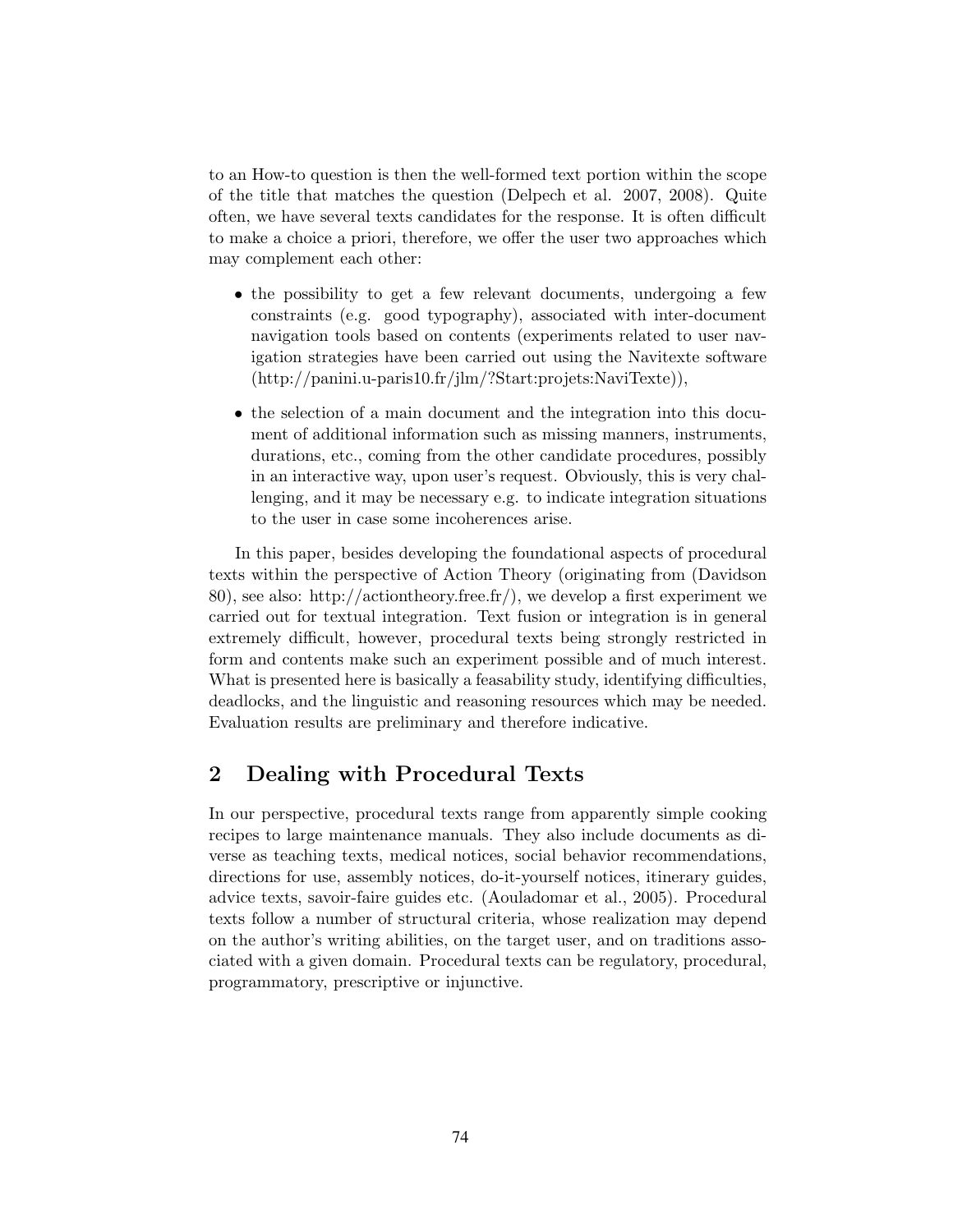We have developed a quite detailed analysis of procedural texts from a manual corpus analysis, identifying their main basic components as well as their global structure. For that purpose, we have defined two levels: a segmentation level that basically identifies structures considered as terminal structures (titles, instructions, prerequisites, connectors, etc.) and a grammar level that binds these terminal structures to give a global structure to procedural texts (Delpech et al. 2008) (Fontan et al. 2008). This structure is textual and dedicated only to elements relevant to procedurality. Our study was carried out on a development corpus of 1700 French texts taken from the Web from most of the areas cited above, and extracted from our more global corpus of 8000 texts.

Procedural texts are complex structures, they often exhibit a quite complex rational (the instructions) and 'irrational' structure which is mainly composed of advices, conditions, preferences, evaluations, user stimulations, etc. They form what we call the explanation structure, which motivates and justifies the goal-instructions structure, viewed as the backbone of procedural texts. A number of these elements are forms of argumentation, they appear to be very useful, sometimes as important as instructions: they provide a strong and essential internal cohesion and coherence to procedural texts. They also indicate, among other things, the consequences on the target goal of an incorrect or incomplete execution of the associated instruction.

A conceptual and operational semantics for procedural texts can be derived from these considerations, where, in fact, what is essential is to model the complexity of a procedure, the risks, and a series of indicators of the difficulty to reach the goal.

As an illustration, consider the cooking receipe extract in Figure 1 (our work is realized on French, with English glosses), describing the preparation of a pizza, arguments are in italics. As the reader can note, warnings and advices operate at various levels, some are general recommendations, while others clearly indicate the risks of a failure, complete or partial, if the instruction is not correctly carried out.

# 3 A Formal Model for Procedural Texts within Action Theory

Action Theory is a general framework that deals with various facets of actions, including e.g. planning issues, modelling causality and psychological investigations related to the notion of goal. Action theory seems to be a convenient framework to give a conceptual semantics to procedurality, and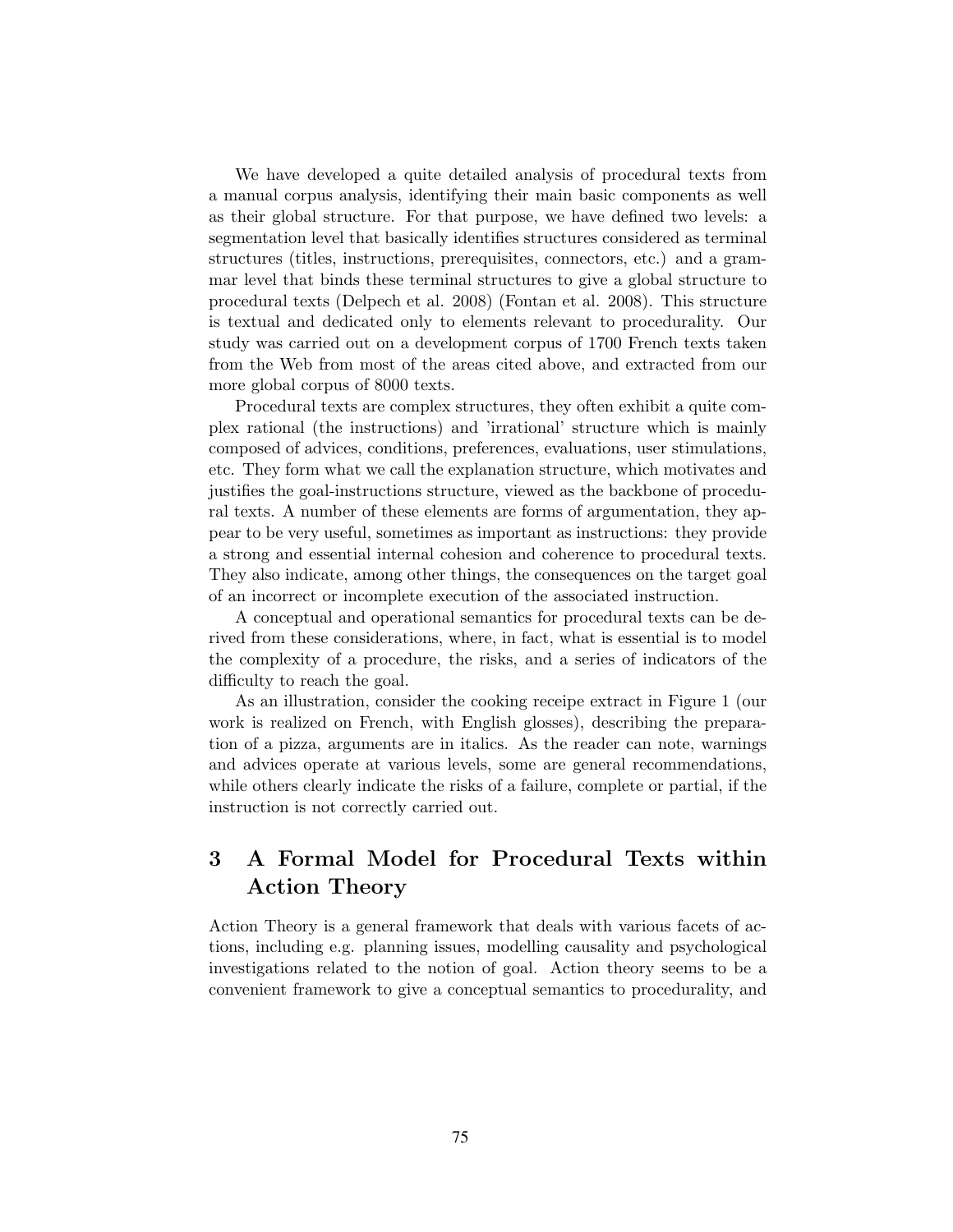#### HOW TO MAKE PIZZA Making Pizza Dough

Pour the warm water in a large mixing bowl. Add the sugar and stir until dissolved otherwise it may burn when baking.

Add the yeast and gently stir the mixture until the yeast is dissolved.

Let the mixture sit for 10 minutes to allow the yeast to become "active", do not wait for more otherwise its effect will decrease.

The mixture should become foamy at the surface and appear cloudy, and will begin to release its familiar, "yeasty" aroma.

Add the salt and olive oil and stir again to combine the ingredients, make sure they are well mixed otherwise the oil will burn.

Add 1 cup of flour to the mixture and whisk in until fully dissolved, *otherwise* you'll get lumps later .

Add the second cup of flour and whisk it in until the mixture is smooth, alternatively, you can add the flour gradually.

You may need to add a dusting of flour from time to time to reduce the stickiness of the dough as you work it with your hands. Be patient, folding the dough mixture in on itself, over and over again.

Figure 1: Arguments in a procedure

to one of its main language realizations: procedural texts.

Since argumentation is a major feature of procedural texts it will play a major role in our modelling. We then develop the main facets of a conceptual semantics for procedural texts, with a focus on the measure of the success in reaching a goal, based on arguments. This leads us to investigate measures of instructions complexity and expliciteness. The second part of the paper is an experiment showing how complexity and expliciteness can be dealt with in order to guarantee a higher success rate to the procedure using textual integration.

#### 3.1 Structure of Arguments

Roughly, argumentation is a process that allows speakers to construct statements for or against another statement called the conclusion. These former statements are called supports. The general form of an argument is : Conclusion 'because' Support (noted as  $C$  because  $S$ ). In natural language, conclusions usually appear before the support, but they may also appear after, to stress the support. A conclusion may receive several supports, possibly of different natures (advices and warnings): don't add natural fertilizer,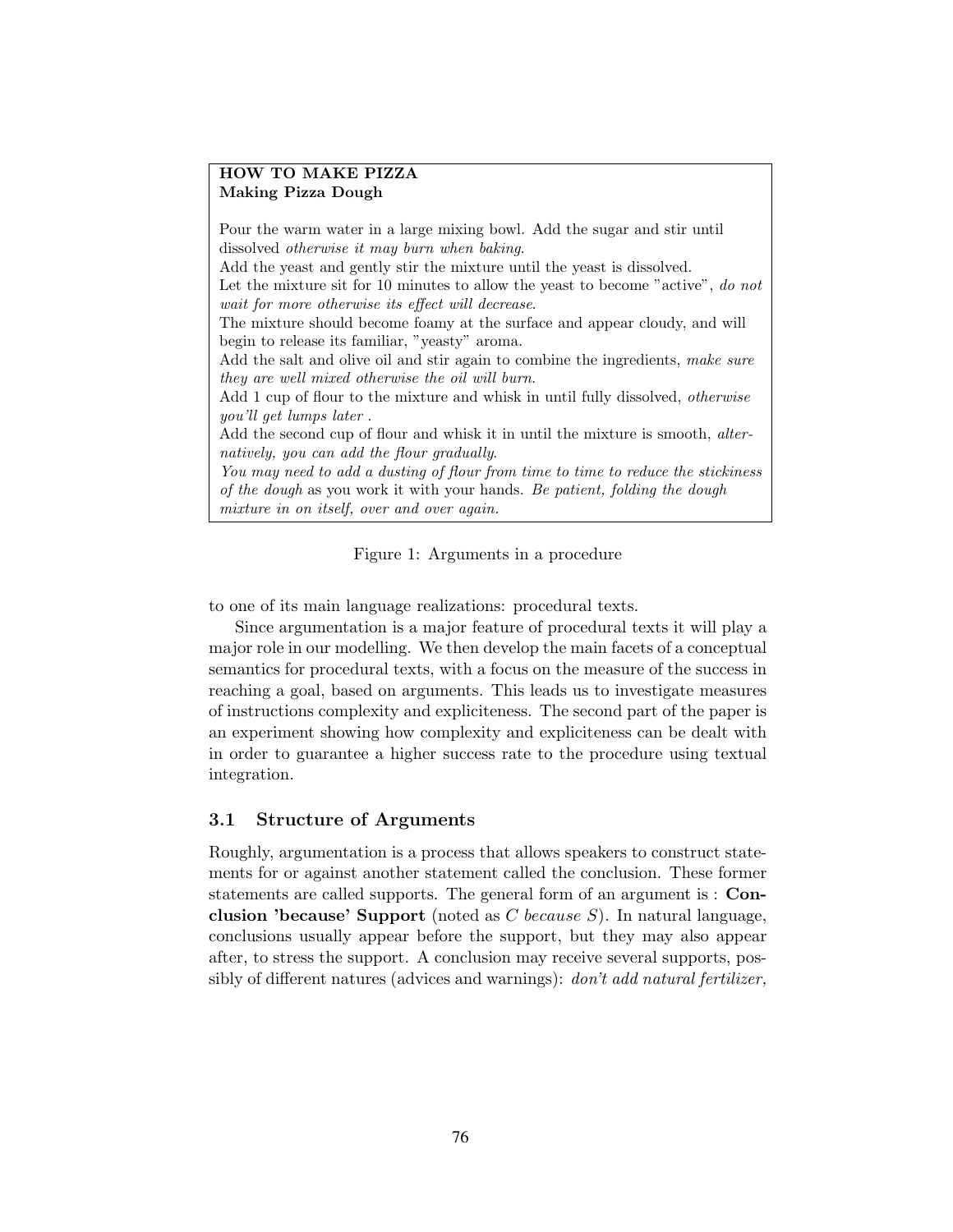this may attract insects, which will damage your young plants. Arguments may be more or less strong, they bear in general a certain weight, mostly induced from the words they contain or from their syntactic construction (Anscombre et al. 1981), (Moeschler 1985), (Amgoud et ali. 2001). In natural contexts, this weight is somewhat vague and therefore quite difficult to precisely evaluate.

In procedural texts, arguments are associated with instructions or groups of related instructions (that we call instructional compounds). Contrary to works in artificial intelligence, arguments appear here in isolation, they do not attack each other, they simply contribute to the success of the goal the procedure encodes.

#### 3.2 Modelling Procedural Texts

Let G be a goal which can be reached by the sequence of instructions  $A_i, i \in [1, n]$ . We will not go here into the details of their exact temporal structure, which is often basically sequential. A correct execution of all the instructions guarantees the success of the goal G.

Let us then assume that any  $A_i$  is associated with a support  $S_i$  (possibly not realized). The absence of an explicit support does not mean that the instruction is not important, but simply that failing to realize it has obvious consequences on the goal G. A procedure is then a temporally ordered sequence of  $A_i S_i$ .

Let us next associate with every instruction  $A_i S_i$  (or, instructional compound, no distinction is made in this paper) a vector  $(p_i, g_i, d_i, t_i)$  where:

- $p_i$  is the associated penalty when the user, for a given execution, partly or fully fails to realize  $A_i$ ,
- $g_i$  is the gain associated with  $A_i$ : there is a gain only in case where  $A_i$ is an advice, aimed at improving the quality of G,
- $d_i$  is the intrinsic difficulty of the instruction  $A_i$ ,
- $t_i$  is the degree of explicitness of  $A_i$ .

These parameters are obviously quite difficult to elaborate. This is developed in the next subsections.

Let us concentrate here on the realization of the goal G, and on measuring its success, given a certain execution U by a user. It is important to note that failing to properly realize an instruction does not necessarily mean that the goal cannot be reached, but the result of the procedure won't be as nice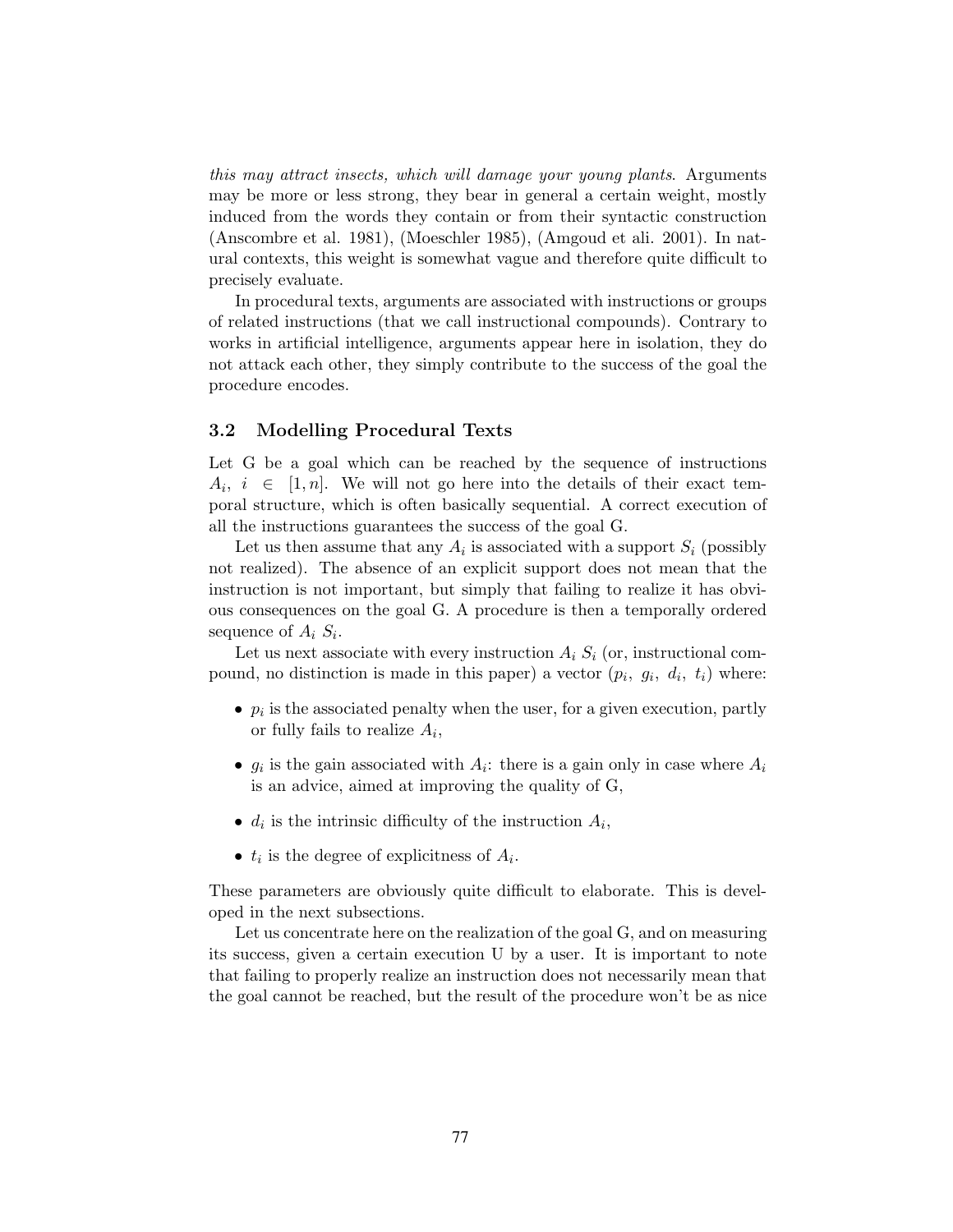as it could have been. In the natural language expressions of conclusions (the  $A_i$ ) as well as of supports, there are many modals or classes of verbs (like risk verbs) that indeed modulate those consequences on G, contrast for example:

use professional products to clean your leathers, they will give them a brighter aspect. with:

carefully plug in your mother card vertically, otherwise you will most likely damage its connectors.

In the latter case, the goal 'mounting your own PC' is likely to fail if the instruction is not correctly realized (the instruction at stake will be assigned a high penalty), whereas in the former, the goal 'cleaning your leathers' will just be less successful in a certain sense, where there is an explicit gain associated if professional products are used. These parameters and their language realizations are studied in (Fontan et al. 2008).

Given a certain realization by a user, the success of a goal G can be evaluated by the sum of the gains on the one hand, and the sum of the penalties on the other hand. Gains and penalties a priori do not compensate each other: they operate at different levels. Since any  $A_i$  is in fact realized successfully to a certain degree by the user for a given an execution U, gains and penalties need to be weighted for that execution, i.e. paired with a success measure for each instruction. Let us introduce respectively  $\mu_i$  and  $\tau_i$  for gains and penalties on  $A_i$ , each of these weights being included in [0, 1]. Then, for a given execution of the goal G, we have:

 $gain(G) = \sum_{i=1}^{n} g_i \times \mu_i$ , penalty $(G) = \sum_{i=1}^{n} p_i \times \tau_i$ 

#### 3.3 Elaborating penalties and gains

A penalty is equal to 0 when the action is correctly realized. Otherwise it has a positive value. Gains are also positive values and are only associated with advices (optional instructions), therefore, gains are positive only when advice are executed, otherwise they are null.

The difficulty is to elaborate a model that can describe in a simple way the form penalties may have. For that purpose, and as a first experimentation, we introduce a three place vector representing three types of execution levels, to which penalty costs can be associated. The vector represents penalities according to three levels of success for an instructions: (good execution, average, failure). To make it representative of the various importance of the instructions in a procedure, we introduce four levels of importance: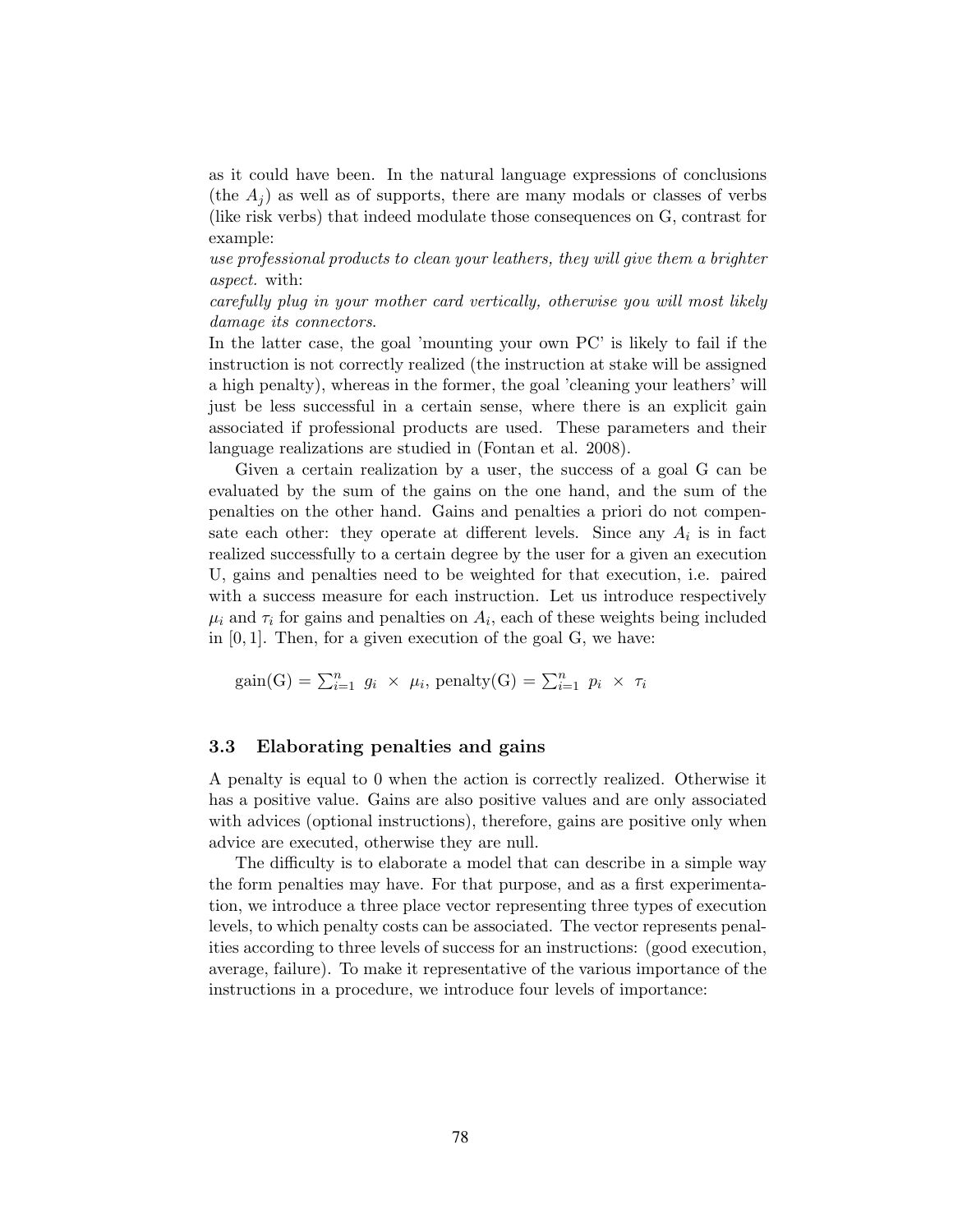- Essential action, with vector: (0, N, infinite),

- Important action :  $(0, 1, N)$ ,

- Useful action :  $(0,0,1)$ ,

- Optionnal action : (0,0,0).

The value of N remains a parameter that needs to be adjusted experimentally. In case of an essential action, failure entails the goal failure, since the value of the penalty is infinite. The four levels of importance of actions is a parameter quite frequently encountered in experimental psychology, didactics and cognitive ergonomy when users have to evaluate the importance of a task, e.g. in emergency stituations.

For each instruction, the level of importance can be estimated from the terms in the instruction (illocutionary force captured in warnings) or be specified by the author of the text, e.g. via appropriate devices like icons, which abound in large public procedural texts.

We can have a similar characterization for gains:

- Important advice: (0, 1, M),

- Useful if done completely: (0, 0, 1),

- No advice (0, 0, 0).

The value of N needs also to be experimentally elaborated.

#### 3.4 Measuring the intrinsic difficulty rate d of an instruction

It is of much interest to be able to measure the inherent complexity or difficulty of an instruction. This notion obviously depends on the reader, and may be somewhat dependent on the other actions around it. Nevertheless, we think that some features introduce in any situation some inherent difficulties. We give here some elements found in procedures identified as introducing some complexity, independently of the domain at stake. Those elements are essentially structures like verbs, PPs and adverbs.

Considering that procedural texts must limit as much as possible the distance between the text and the action (they are oriented towards action, not inferencing), we have identified elements inducing complexity by asking users to indicate and possibly comment every indication in instructions for which they had to make an elaboration (imagine a gesture, identify a tool among a set of closely related tools, evaluate a manner (slowly, cautiously), etc.). The protocol is simple and informal, but nevertheless gives interesting indications for parameters inducing complexity.

The most frequently encountered parameters are, informally:

• presence of 'complex' manners (e. g. *very slowly*), by complex we mean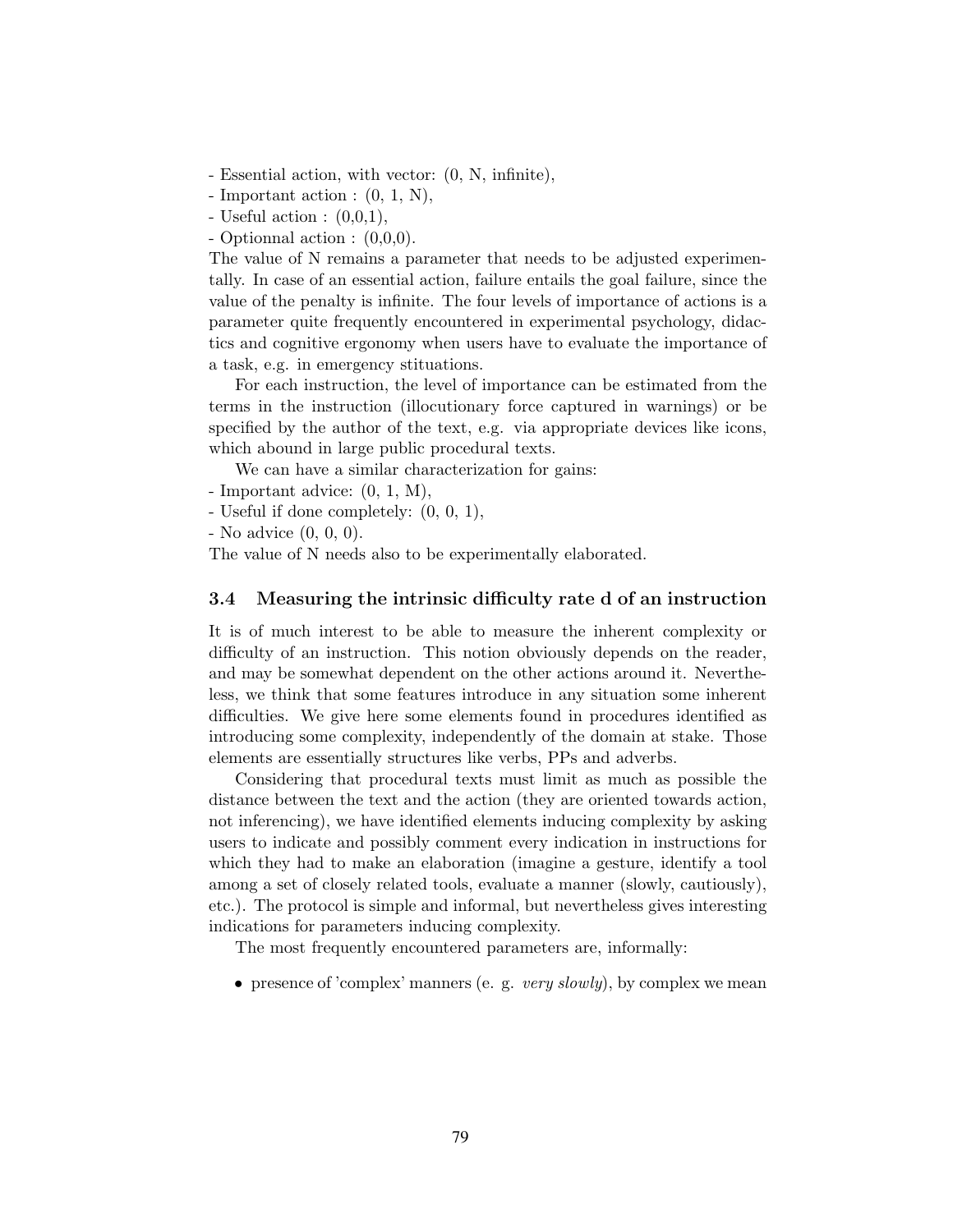either a manner which is inherently difficult to realize or a manner reinforced by an adverb of intensity,

- technical complexity of the verb or the verb compound used: if most instructions include a verb which is quite simple, some exhibit quite technical verbs, metaphorical uses, or verbs applied to unexpected situations, for which an elaboration is needed. This is for example relatively frequent in cooking (with specialised verbs like 'réserver' which have a different meaning than the standard one), or in do-ityourself texts written by technicians of the domain.
- duration of execution as specified in the instruction (the longer the more difficult),
- synchronization between actions, in particular in instructional compounds,
- uncommon tools, or uncommon uses of basic tools (*open the box with* a sharp knife),
- presence of evaluation statements or resulting states, for example to indicate the termination of the action (as soon as the sauce turns brown add flour).

At the moment, we have lists of a priori complex verbs and manners for each domain collected from our development corpus. The task is to organize these terms by increasing complexity, via the design of adequate scales. Manners are relatively limited and have been ordered manually quite easily. For larger groups of terms, we can also simply form groups of terms classified according to complexity, without introducing scales and accurate order analysis.

Obviously, these observations allow us to introduce a very preliminary measure of complexity, since more empirical measures need to be realized. To be able to have an indicative evaluation, each of the points above counts for 1, independently of its importance or strength in the text. Complexity c therefore ranges from 0 to 6. The complexity rate  $d_i$  of instruction i is  $c/6$ to keep it in the [0,1] range.

It is important to note that the higher the difficulty  $d_i$  is, the more risky the instruction is in terms of failure. Since it is not in general easy to decompose a difficult action into several simpler ones, a strategy to limit risks is to enrich a difficult instruction as much as possible so that all the details are given: this can be measured by the expliciteness criteria.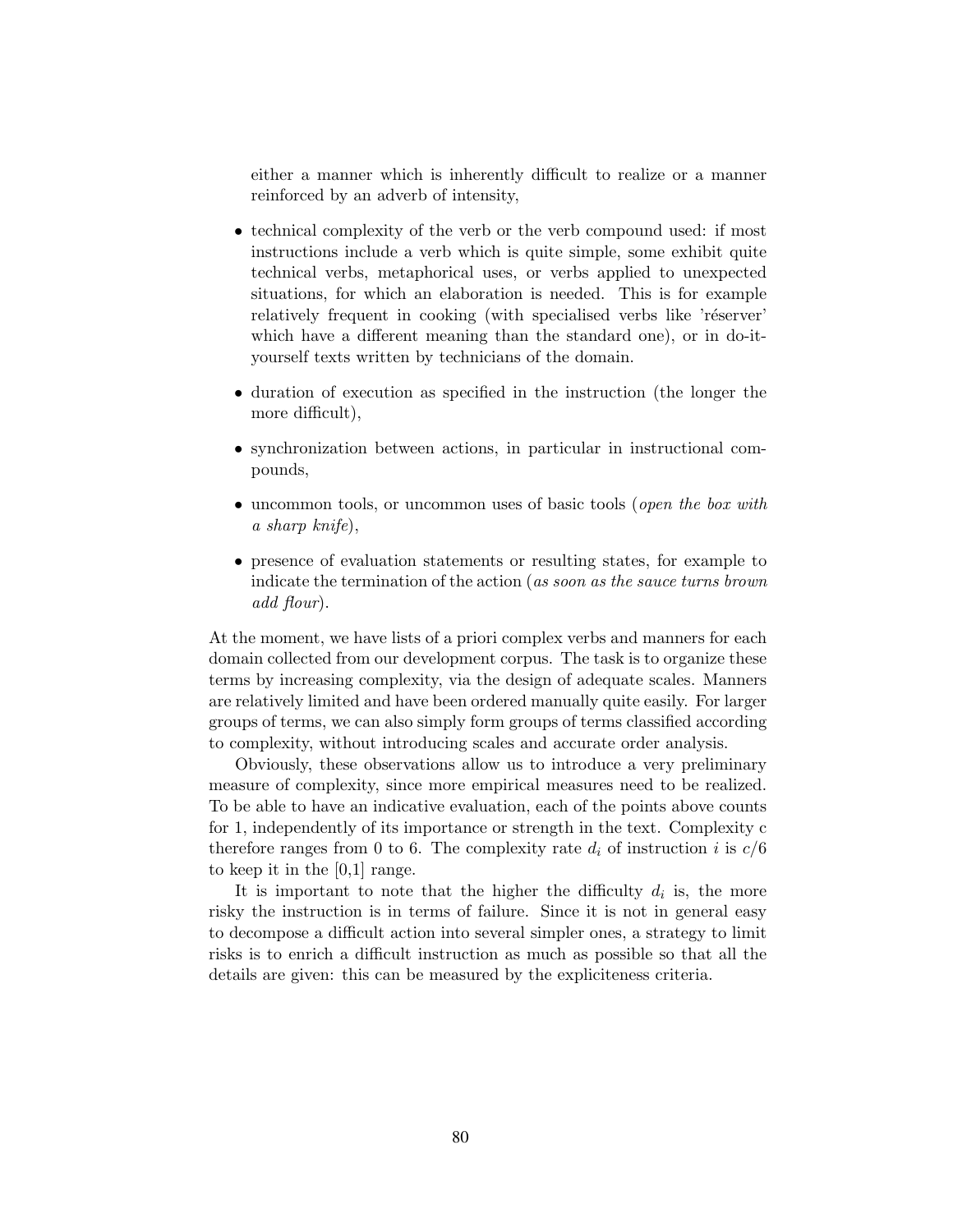#### 3.5 Measuring the expliciteness rate t of an instruction

Expliciteness characterizes the degree of accuracy of an instruction. Several marks, independently of the domain, contribute to making more explicit an instruction:

- when appropriate: existence of means or instruments,
- pronominal references as minimal as possible, and predicate argument constructions as comprehensive as possible,
- length of action explicit when appropriate (stir during 10 minutes),
- list of items to consider as explicit and low level as possible (*mix the* flour with the sugar, eggs and oil),
- presence of an argument, advice or warning,
- presence of some help elements like images, diagrams, or elaborations, variants, etc.

Those criteria may be dependent on the domain, for example length of an action is very relevant in cooking, somewhat in do-it-yourself, and much less in the society domain. Similarly as for d, each item counts for 1 at the moment, expliciteness e therefore ranges from 0 to 6. The expliciteness rate is  $t_i = e/6$  to keep it in the [0,1] range.

Note also that the higher  $t_i$  is, the more chances the instruction has to succeed since it is very explicit and has a lot of details.

Now, if we consider the product  $d_i \times (1-t_i)$ , the more it tends towards 1, the higher the risk is for the action to fail. Therefore, when  $d_i$  is high, it is also necessary that  $t_i$  is high to compensate the difficulty. Given that  $d_i$ remains unchanged (if the instruction cannot be simplified), the strategy is then to increase  $t_i$  as much as possible.

# 4 Enhancing expliciteness: towards procedure integration

An approach to enhancing  $t$  is to add information to those instructions which are judged difficult, wherever possible. This technique is called document integration. It consists in considering a 'reference' document that is gradually enriched from information contained in other closely related documents (i.e. procedures with the same goal). A difficulty is to keep the coherence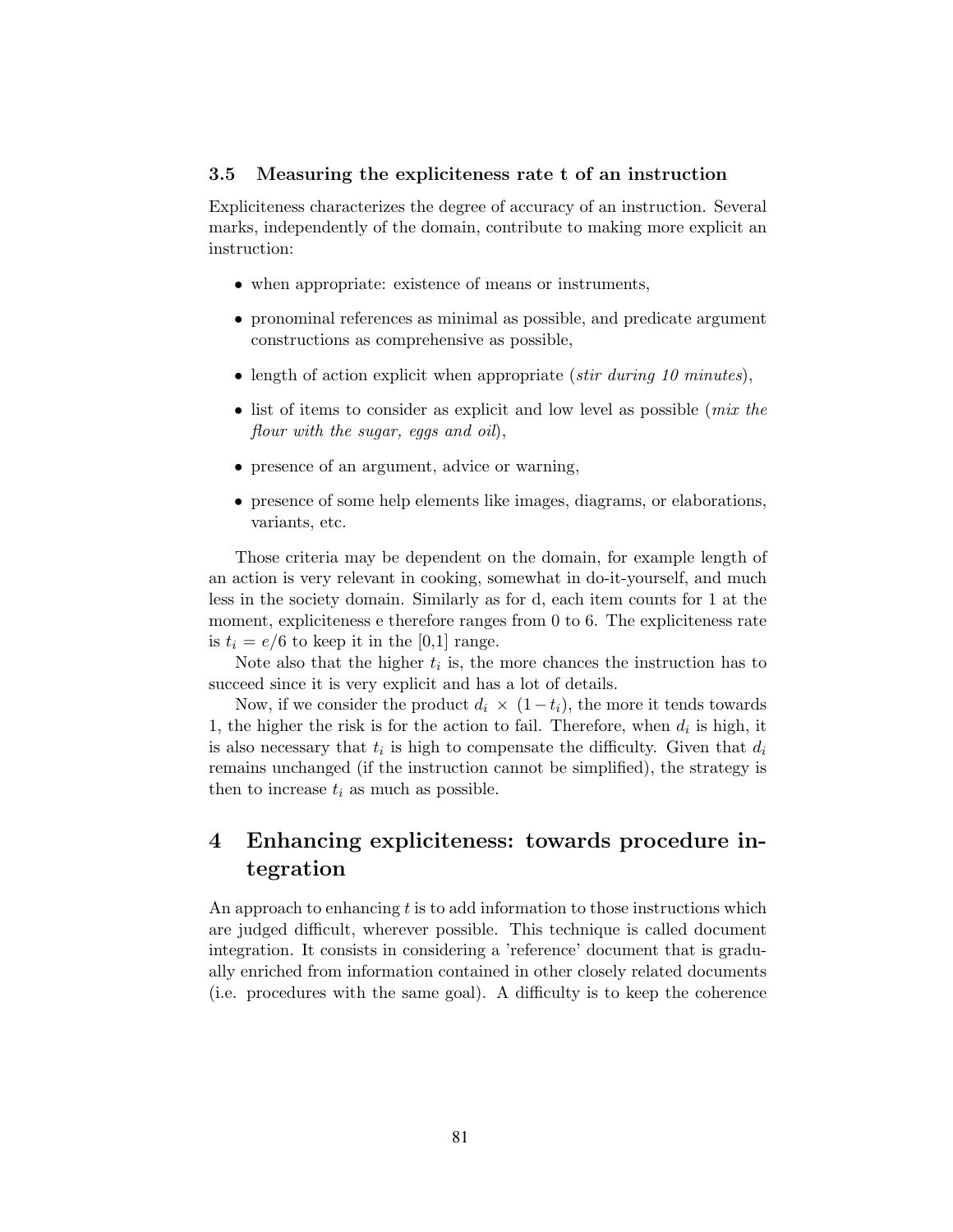and cohesion of the document. Information may be added gradually, by instruction or by theme (e.g. instrument, duration), over the whole procedure depending e.g. on the user's needs or requirements.

Integrating information into an already existing document is a very difficult task. The work presented here is essentially a feasability study, applied to a very restricted type of text: procedural texts, where the text can be segmented into small items (instructions), which have a quite homogeneous and simple style. This allows us to evaluate feasability, difficulties, needs and to propose some elements of a method. We view document integration as a kind of inference mechanism that includes several aspects, among which:

- evaluation of the relevance of adding or revising a certain type of information, w.r.t. expliciteness requirements, e.g. based on Grice's maxims,
- maintenance of the coherence of the text, while keeping integration a monotonic process.

Besides being basically a monotonic process, integration is also modular since it can operate by themes, possibly following different strategies.

Two main types of structures may be integrated: (1) additional information within an instruction or (2) additional instructions between two instructions. We will concentrate here on the first, which is probably the less complex. By adding information, we mean in particular adding a role not specified so far (e.g. instrument, duration) or updating an already existing data (e.g. cheese + mozarella  $\rightarrow$  'cheese, e.g. mozarella', the symbol '+' being in this paper the integration operator).

In this section, we focus on texts which are prototypically procedural such as cooking receipes, do-it-yourself, gardening, etc... We propose some criteria to select a reference procedure among a choice of procedures related to the same goal. Then we propose criteria to align instructions judged to be closely related, based on a semantic tagging of instructions. We propose a simple form of similarity ranking and, finally, show how information can be integrated into the reference document, generating well-formed instructions.

#### 4.1 A task-oriented tagging of instruction contents

Let us first introduce the tags we consider, inspired from thematic roles, but which may apply to a variety of syntactic constructs, besides NPs and PPs, such as adverbs or adjectives. These roles are basically action-oriented, they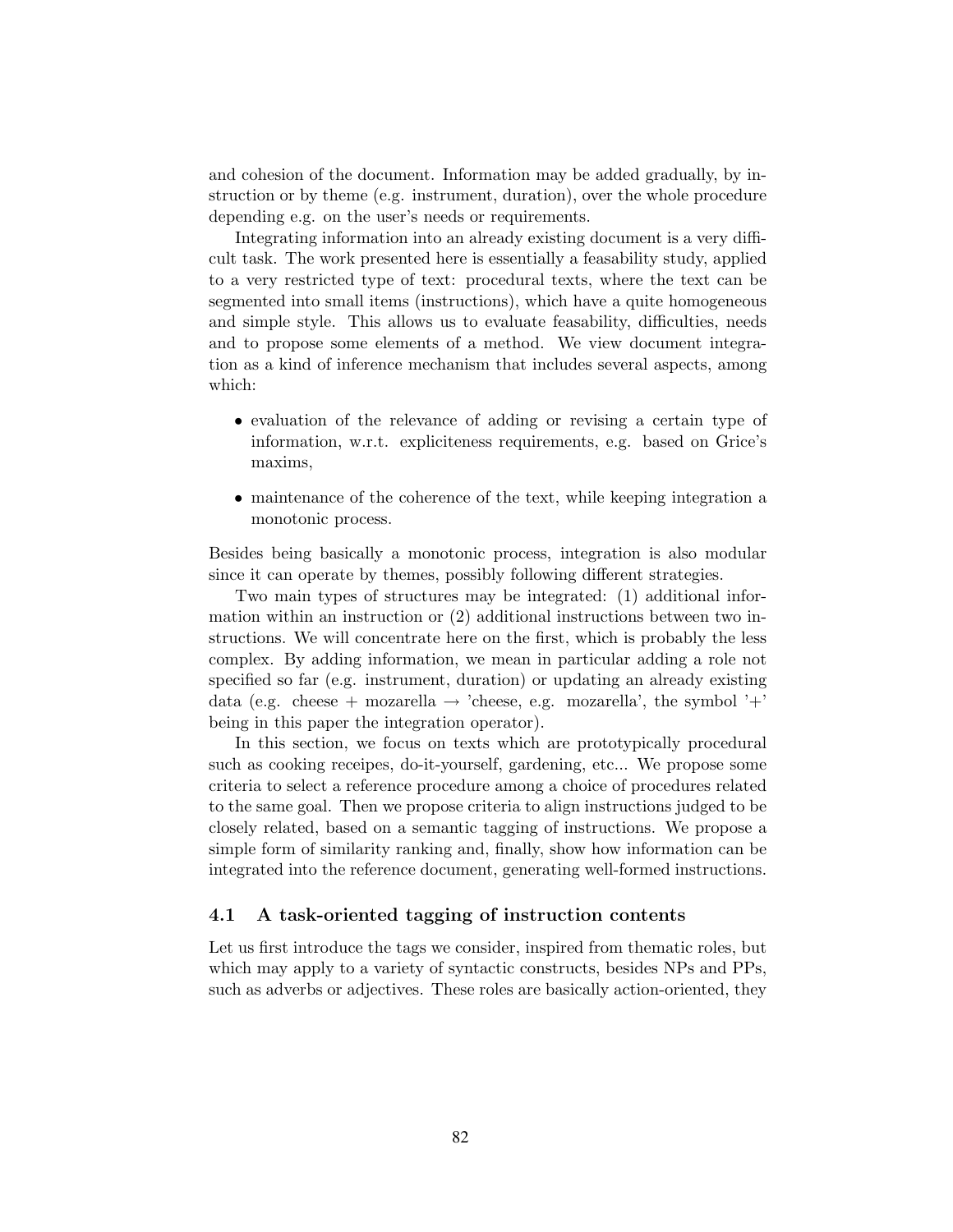form the prototypical pattern one may associate with an instruction. We defined them from thematic roles and stabilized their definition and scope from a number observations over manual annotations. We have the following main roles: **Themes:** are basically ingredients, tools or objects on which an action is realized (*preheat the oven*) or shapes (*form a ball of dough*). They can also be persons in the social relation domain.

Manner: indicates how the action is carried out, it does not modify the theme, but indicates the way the instruction must be realized (serrez la poigne d'un demi tour., turn the handle of half a tour).

Means: identifies the entity via which the action is realized, this entity is in general an element that interacts with the theme in some way, e.g. to form a whole with it (arroser les endives avec jus, put sauce on the endives).

Instrument: the object used to realize an action, controlled by the agent, and that participates at various degrees to the sucess of the action.

Goal: refers to the abstract or concrete objective towards which the action is directed.

Result: refers to the expression that characterizes the consequence of the action (make notes of your expenses to be able to evaluate how much you spend over a week).

Condition: expression that indicates the constraints under which the action can be realized or should be considered.

Localization: source, fixed or destination applied to time or space, possibly to abstract entities.

We also observed a number of rhetorical relations within the instruction (or instructional compound), but this is not dealt with at the moment. For example, we will not integrate advices or elaborations.

In terms of parsing and tagging, we use the last version of Cordial (http://www.synapse-fr.com/correcteur orthographe grammaire.htm), that produces a parse which is appropriate for our needs: constituents are correctly identified and are paired with semantic annotations that we use to assign roles, in conjunction with the lexicon of the predicates of the domain that indicates the roles of arguments with their semantic type. Adjuncts are labelled on the basis of the preposition that introduces them (via our Prep-Net database) and the semantic type given by Cordial. For cooking receipe and gardening texts the accuracy is at the moment about 72% which is a moderately good result. Most errors come from incorrect style in the procedure, and lack of domain specific descriptions for prepositions introducing adjuncts.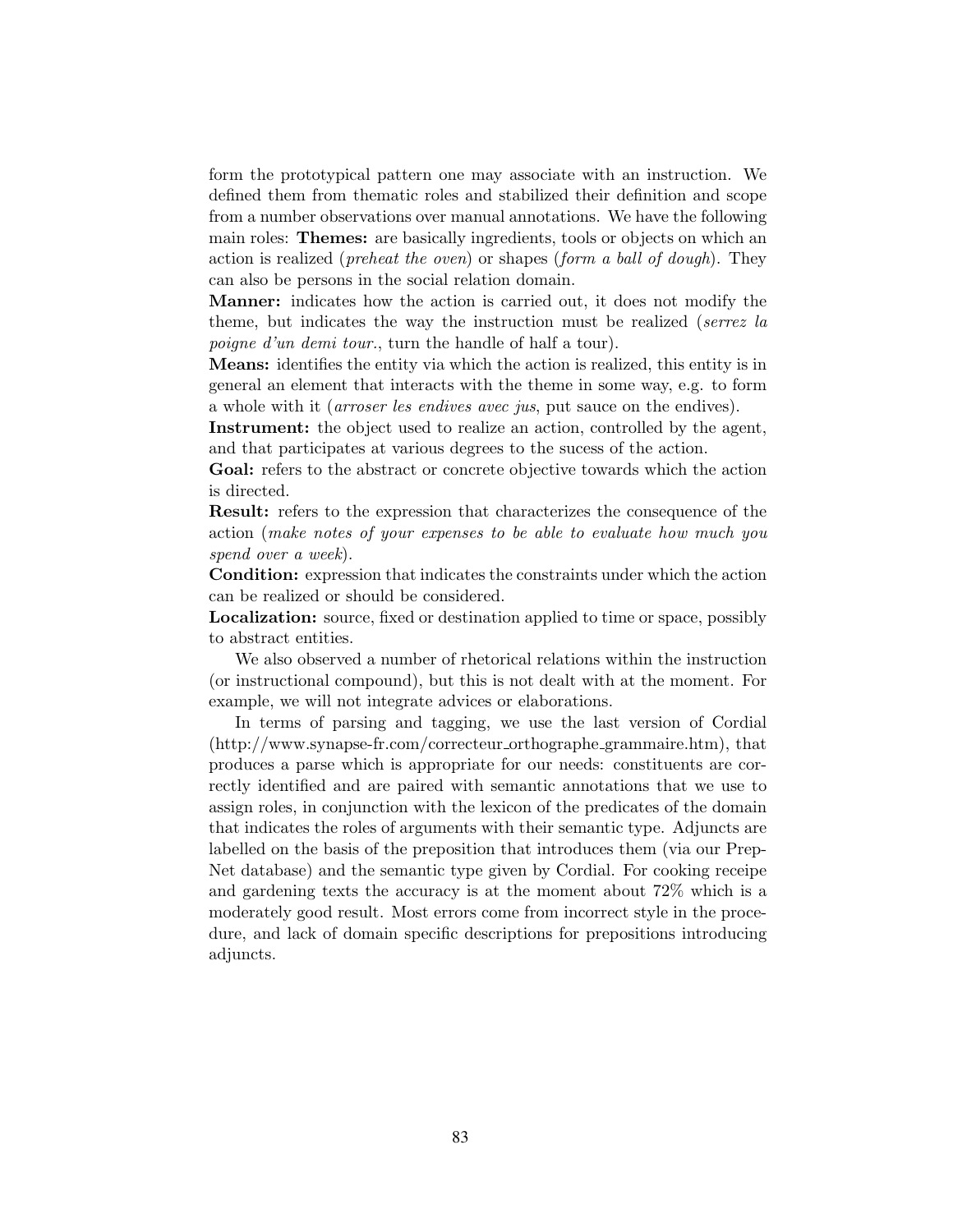#### 4.2 Selection of the reference text

There are different strategies for selecting the text, called the reference text (noted as R), that will be enriched from other procedural texts dealing with the same procedure. We assume at this stage that we have texts dealing exactly with the same procedure, possibly with minor variants. The text with the largest number of instructions is selected as the reference. The idea behind is that it is probably the most detailed one (but the correlation is not absolute), and therefore also the simplest one since, for a given task, its decomposition level into instructions is probably the highest. When we have several procedures with approximately the same number of instructions, the decision may be more difficult to make. Two criteria are considered: the quality of the typography, which is an important feature for users, and secondly, the origin (profesionnal site prefered to a blog).

#### 4.3 Aligning instructions

Given a reference text (noted as R) and another procedure (noted as E) used to enrich the former, the first challenge is to align instructions dealing exactly with the same action. This is not necessarily a one to one relation: several instructions in E may correspond to a single one in R or vice versa. Next, instructions in the two texts may be organized differently: we observed slightly different temporal organizations (in particular for minor operations, e.g.: add salt and pepper which may appear at several places).

Let us concentrate here on simple situations where two instructions are comparable. Our starting point are instructions tagged as indicated above. Let  $A_{R,i}$  be such an instruction in R and  $A_{E,j}$  such an instruction from E. The procedure is roughly the following:

(1) aligning verbs: a first parameter, VA, encodes the alignement quality of the main verb of the two instructions. The situations are the following: (1) identical, (2) quasi-synonym, as stated in our domain verb ontology, (3) related via lexical inference (arroser (Theme: la garniture) (manner: de sauce) versus verser (theme: la sauce) (fixed-position: sur la garniture), gloss: baste/pour sauce on the garnish), (4) support construction synonym of the other construction (*mettre un torchon sur / couvrir*, put a dish towel on /cover), and (5) different. A mark is associated with each of these levels, tentatively 4 for  $(1)$ , 2 for  $(2)$  to  $(4)$  which are of a similar complexity and 0 for (5).

(2) aligning and comparing arguments: arguments tagged by the same role (or those shown to be identical via lexical inference) are considered.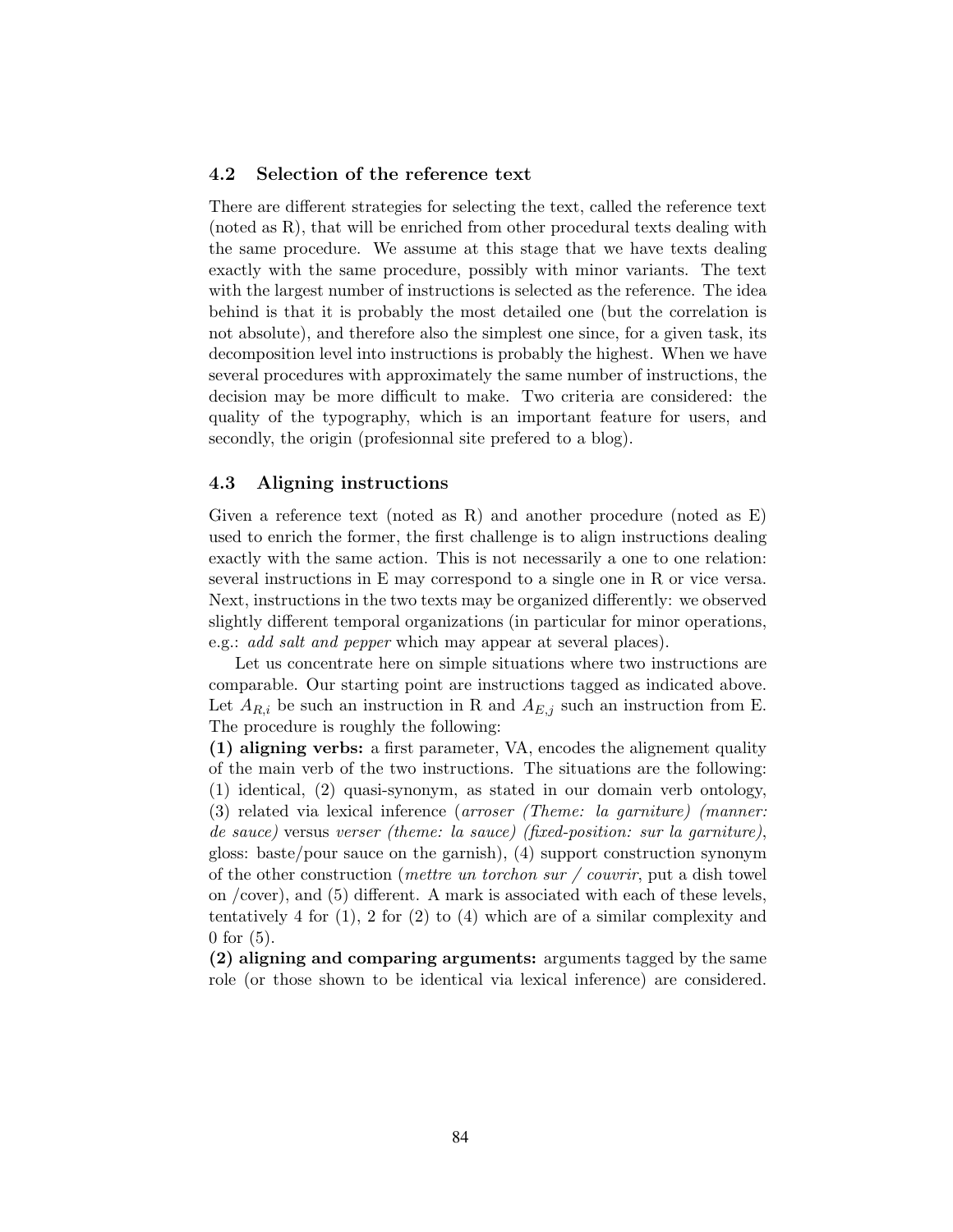The objects included into those common roles must be closely related: this is evaluated via a conceptual metrics (that basically considers sisters and immediate ancestors at this stage) applied on the domain ontology, cooking in our experiment. Success or failure is measured via a second parameter AA. Furthemore, roles are distributed into 3 categories, the first one having the highest weight. For the cooking domain, we have: (1) theme and temporal localizations (duration or position), (2) spatial localization (fixed, source, destination), (3) means, instrument. The other roles are quite difficult to compare in the cooking domain and are so far kept in level 3.

For each tagged role which is comparable, a mark is given that takes into account the level of the tag (1 to 3 above). The mark we get per aligned argument (k) in instructions  $A_{R,i}$  (the instruction from the referent text) and  $A_{E,j}$  (the one from the enriching text) is:

 $m_k = f(A_{R,i,k}, A_{E,j,k})$ 

where  $f(A_{R,i,k}, A_{E,j,k})$  is the metrics that assigns a similarity measure for the argument k, as indicated above. The global rate associated with n arguments successfully aligned between the two instructions is:

$$
MA_i = \sum_{i=1}^n \rho_i \times m_i
$$

where  $\rho$  is the weight that corresponds to the three categories of roles given in the paragraph above. The global alignement rate is then:

 $rate(A_{R,i}, A_{E,j}) = \alpha \times VA_i + \beta \times MA_i/n.$ 

where  $\alpha$  and  $\beta$  encode respectively the relative importance of verbs and the arguments in the alignment. These parameters need to be adjusted experimentally. At the moment, they are both equal to 1, meaning that the verb and the arguments in total have the same weight in the alignment rate. As can be noted, we do not take into account at this level the possible negative effects of arguments not aligned, since they may contain, in fact, useful information to add to the reference text.

All the instructions in R and E that can potentially align are compared, independently of the temporal relations in the texts. As a result a matrix containing all the alignement rates is produced. For each instruction in R, the best rate, if it is above a certain minimal threshold, is considered and the corresponding instruction in E is considered for information integration. In the case where there are several instructions in E which can be aligned with an instruction in R, then two factors are considered, in the following priority order:

- whether these instructions also have good alignement rates with other instructions in R, in which case, they may be selected for alignement with one of these other instructions,

- whether they temporally coincide in the sequence of instructions in R and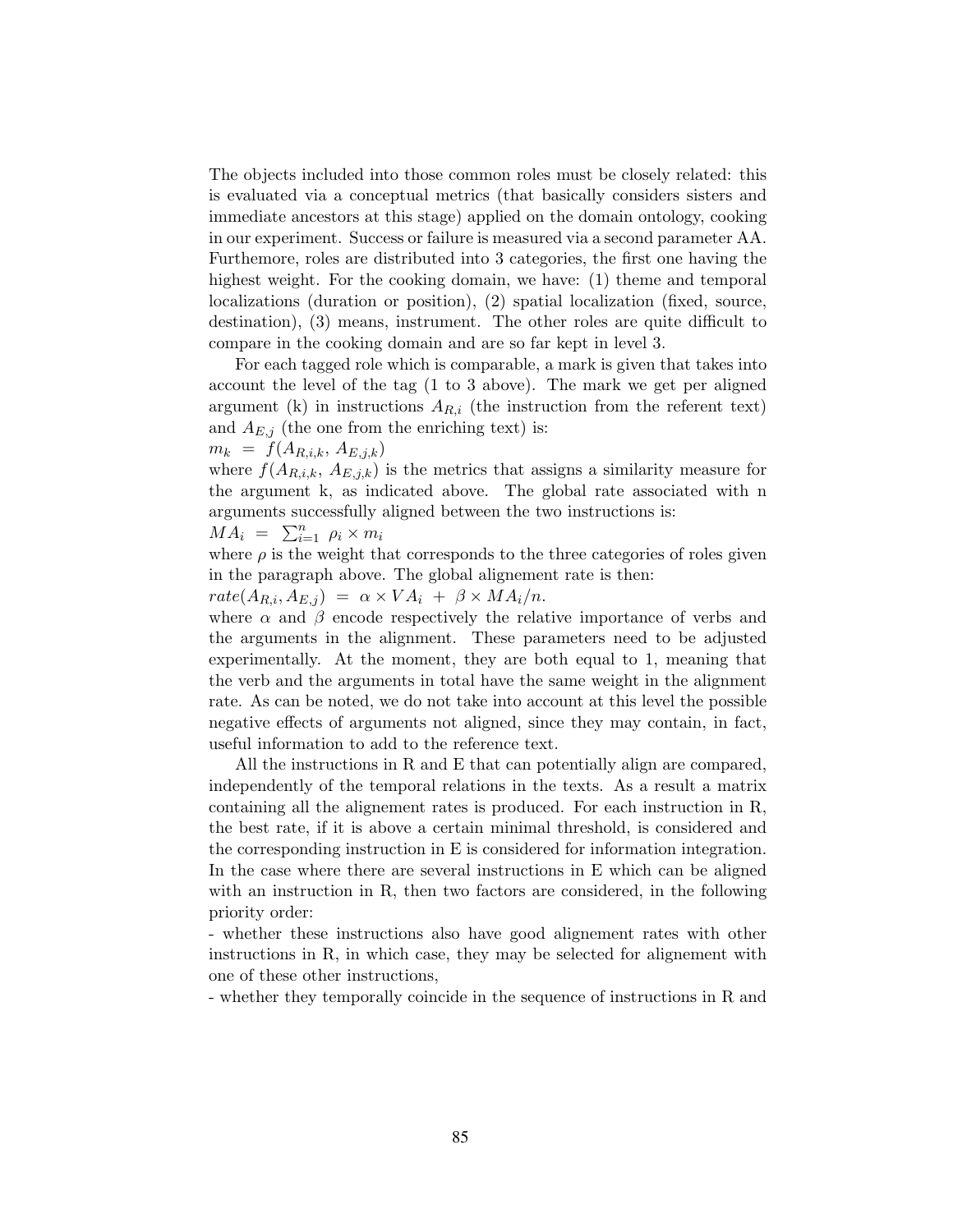E. It should however be noted that, although procedural texts have a strong, but simple, temporal structure, we observed many permutations which make this criteria less strong than it could have been.

At this stage, it is quite difficult to evaluate the accuracy of the alignement strategy since we do not cover all the cases, which may entail errors. However, considering just the cases where we have a one-to-one alignement strategy, over cooking and gardening domains, tested on 14 referenceenriching pairs of texts (with an average of 18 instructions for reference texts), we get a recall of about 74% for a precision of about 90%. Those results are quite encouraging, but we need to analyze the reasons of errors.

We observed more complex cases where alignement must be realized on the basis of patterns, i.e. groups of instructions (possibly discontinuous) and not single, isolated instructions. This is in particular the case with iterative structures *(stir again for one minute)* which are repeated with variants. We have not explored these situations, but it is clear that the detection of such patterns is an important aspect.

#### 4.4 Integrating information

Given two aligned instructions, the next step is to add information to the reference document instruction  $A_R$ . The verb in  $A_R$  is kept, while the information which is added is basically the tagged elements, which are arguments or adjuncts. All the tagged elements in the enriching document instruction  $(A<sub>E</sub>)$  are considered, even if  $A<sub>R</sub>$  already has an element based on the same tag. Let us define an integration operator, noted as '+', composed of a left context element, fragment of  $A_R$ , and a right context, fragment of  $A_F$ . The result is an enriched instruction. This operation is monotonic: the amount of information resulting from one or more applications of information integration is always increasing.

Adding information follows a strategy with two main aspects:

(1) parameterized adjunction: of missing elements (tags not present in  $A_R$ , according to two parameters:

- information explicity requested by the user (if this possibility is offered), such as instruments,

- information a priori essential to a domain: for example adding tools, manners and durations is important in cooking to make instructions more explicit, and therefore less difficult to realize. Duration may be less relevant in do-it yourself texts.

(2) integrating already existing information: in  $A_R$ , where the three following points are treated so far: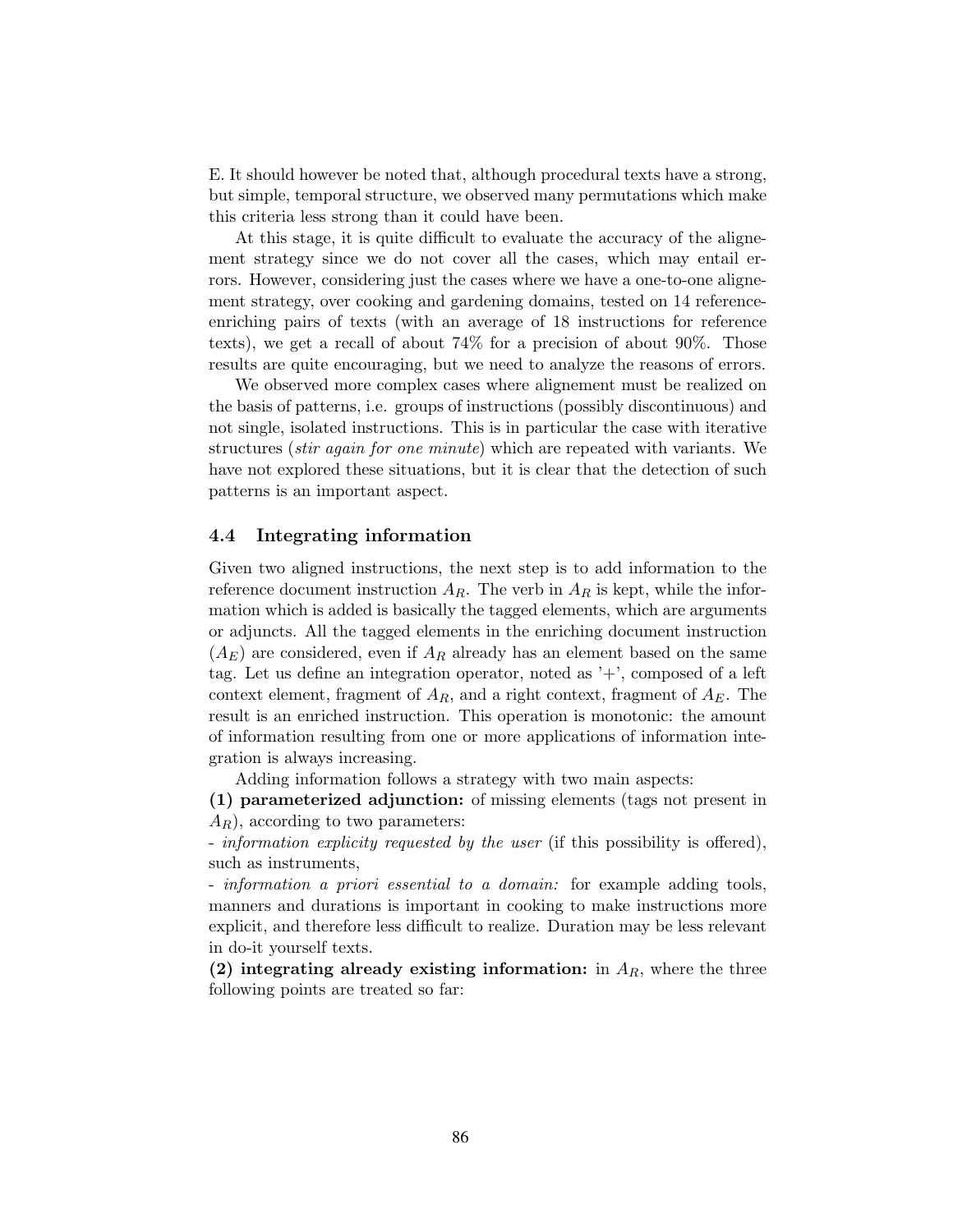- disjunctive knowledge integration: add (soya milk + rice milk)  $\rightarrow$  add soya or rice milk.

- exemplification: add (cheese + mozarella)  $\rightarrow$  add cheese, for example mozarella.

- blocking ill-formed configurations: for example, in the case of incorporation: (butter the bread + with butter  $\rightarrow$  butter the bread) 'with butter' is not included because the noun butter is already incorporated into the verb.

Let us now consider the surface realization of the resulting enriched instruction. For the first aspect above, this process starts from the tagged elements so that a correct linguistic realization can be produced. We do not just copy and paste the additional information to  $A_R$ , but, based on the annotated elements, we introduce insertion rules, that indicate where the information must be inserted into the proposition. For example, [stir manner: gently duration: for 4 minutes] + [theme: the sauce] must be realized as:

[stir manner: gently theme: the sauce duration: for 4 minutes]

where the theme is inserted between the manner and the duration. The resulting instruction is then:

Stir gently the sauce during 4 minutes.

This is realized by an insertion rule that says:

Verb (manner:X duration:Y) + (theme:Z)  $\rightarrow$  Verb manner:X theme:Z duration:Y.

From the needs in terms of integration and from the observation of the structure of instructions, we have defined at the moment 19 insertion rules. These are now being generalized so that more generic situations can be captured. In particular, we rephrased these rules in terms well-formedness conditions essentially based on thematic linear precedence, a widely used approach in language generation:

instrument < duration, meaning that any instrument always precedes a duration expression. Similarly, we have:

theme < instrument, duration, localization.

In this approach, we keep the 'base' form used in most instructions since there is almost never any syntactic alternation. These precedence specifications are very close to thematic role hierarchies, except that we deal here also with a number of adjuncts (goals, manners, etc.) that may occupy a large number of positions in the instruction. These adjuncts are however subject to constraints, e.g.:

goal, condition < manner, means, result.

Finally, we apply the 'heavy-NP shift' movement when the argument is large, for example a long theme will be moved at the end of the instruction.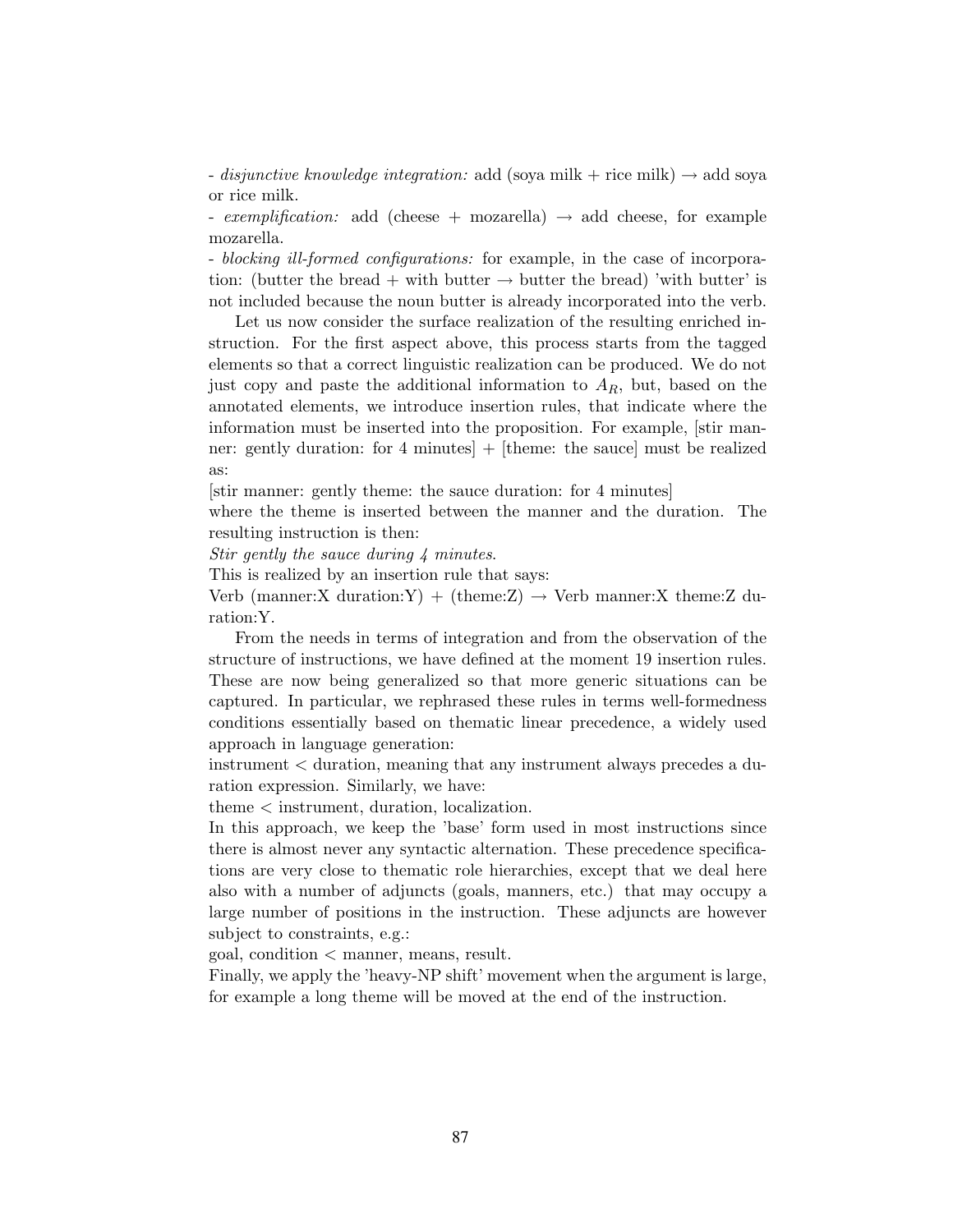At the visualization level, integrated information is underlined so that the user knows that it has been imported, and may consider it with some care or may get the original enriching instruction.

## 5 Conclusion

In this paper, we have presented a model for the structure of procedural texts based on Action Theory, where the success of a goal is evaluated via several parameters. We have in particular investigated the notions of complexity and expliciteness of a procedure, and proposed an approach to improve the success rate of a procedure via the integration of additional knowledge from other procedures into a reference procedure. This latter point has entailed the introduction of a semantic tagging, task-oriented, of instructions, the development of an alignment strategy and a simple language realization strategy.

Obviously what we propose here is basically exploratory, to evaluate complexity and feasability. Document integration is a very hard task. Althought restricting ourselves to very prototypical procedural texts does help to propose solutions, it is clear that this work needs a lots of adjustments and testing.

Acknowledgements This work was supported by the French ANR research programme, under the TextCoop project.

### References

- [1] Adam, J.M., Types de Textes ou genres de Discours? Comment Classer les Textes qui Disent De et Comment Faire, Langages, 141, pp. 10-27, 2001.
- [2] Amgoud, L., Bonnefon, J.F., Prade, H., An Argumentation-based Approach to Multiple Criteria Decision, in 8th European Conf. on Symbolic and Quantitative Approaches to Reasoning with Uncertainty, ECSQARU'2005, Barcelona.
- [3] Amgoud, L., Parsons, S., Maudet, N., Arguments, Dialogue, and Negotiation, in: 14th European Conference on Artificial Intelligence, Berlin, 2001.
- [4] Anscombre, J.-Cl. Ducrot, O., Interrogation et Argumentation, in Langue francaise, no 52, L'interrogation, 5 - 22, 1981.
- [5] Aouladomar, F., Towards Answering Procedural Questions. Dans : KRAQ'05 - IJCAI workshop, Edinburgh, F. Benamara, P. Saint-Dizier (Eds.), p. 24-36, juillet 2005.
- [6] Davidson, D., Essays on Actions and Events, Oxford: Oxford University Press, 1980.